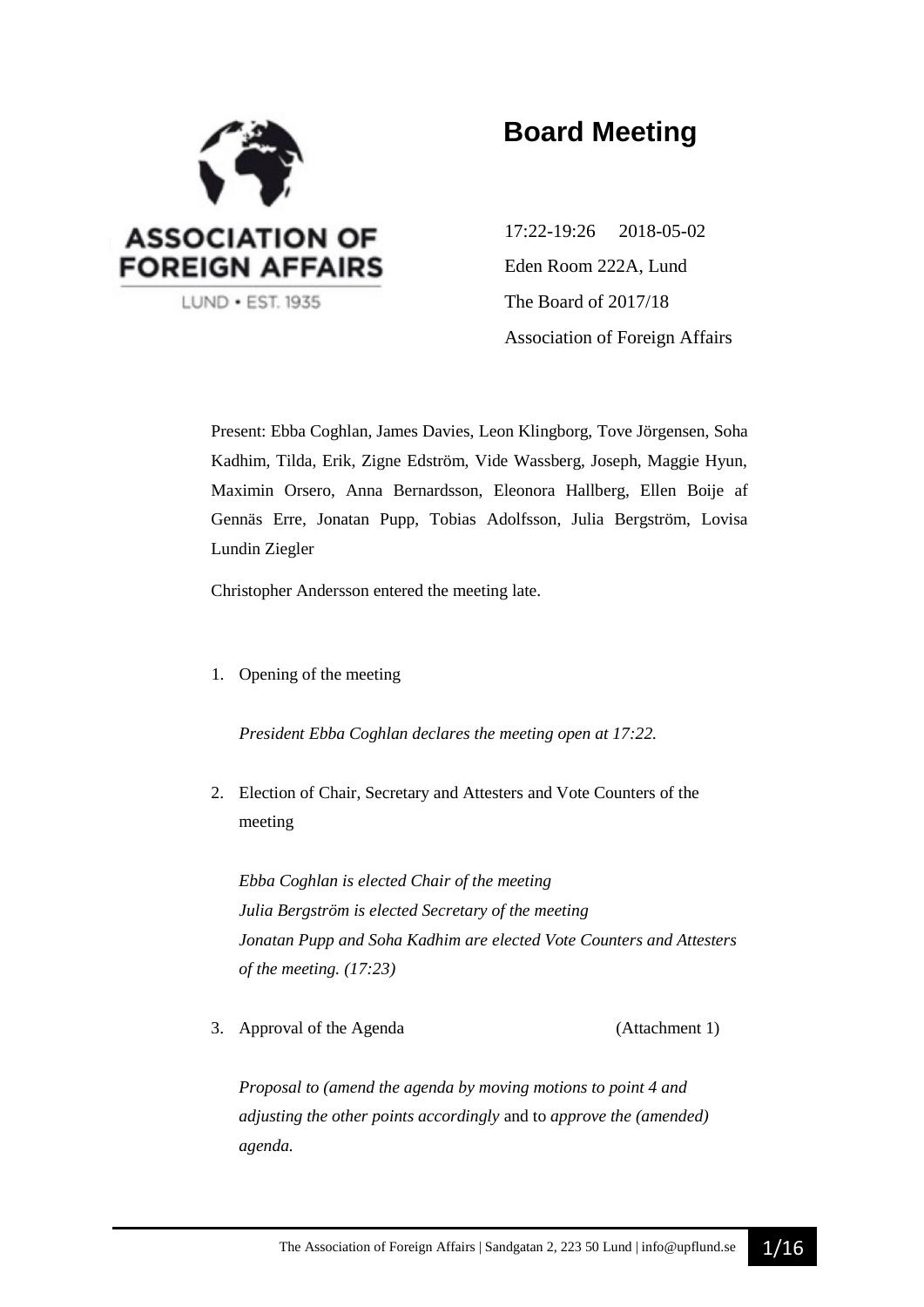- 4. Motions
	- A. UPF-BSA Project (Attachment 2)

*Ebba Coghlan presents the motion to the Board.*

*Discussion in the Board about the motion.*

#### Decision

*Proposal to apply for funding for the project described in the motion and elect at least one board member to be the project coordinator(s) of the project and allow the ultimate decision to run or cancel the project to be made by the next years Board. Passed by acclamation. (17:34)*

#### Decision

*Proposal to elect Vide Wassberg to be the project coordinator for the remainder of the operational year. Passed by acclamation. (17:37)*

*(Christopher Andersson enters the meeting at 17:39)*

B. Senior Collegium (Attachment 3-4)

*Soha Kadhim and Leon Klingborg present the motion to the Board.*

*Discussion in the Board about the motion.*

*The Authors of the motion amends the motion by adding "or have come to an end" to point 2 under "Membership" in the attached document regulating the procedures of the Senior Collegium.*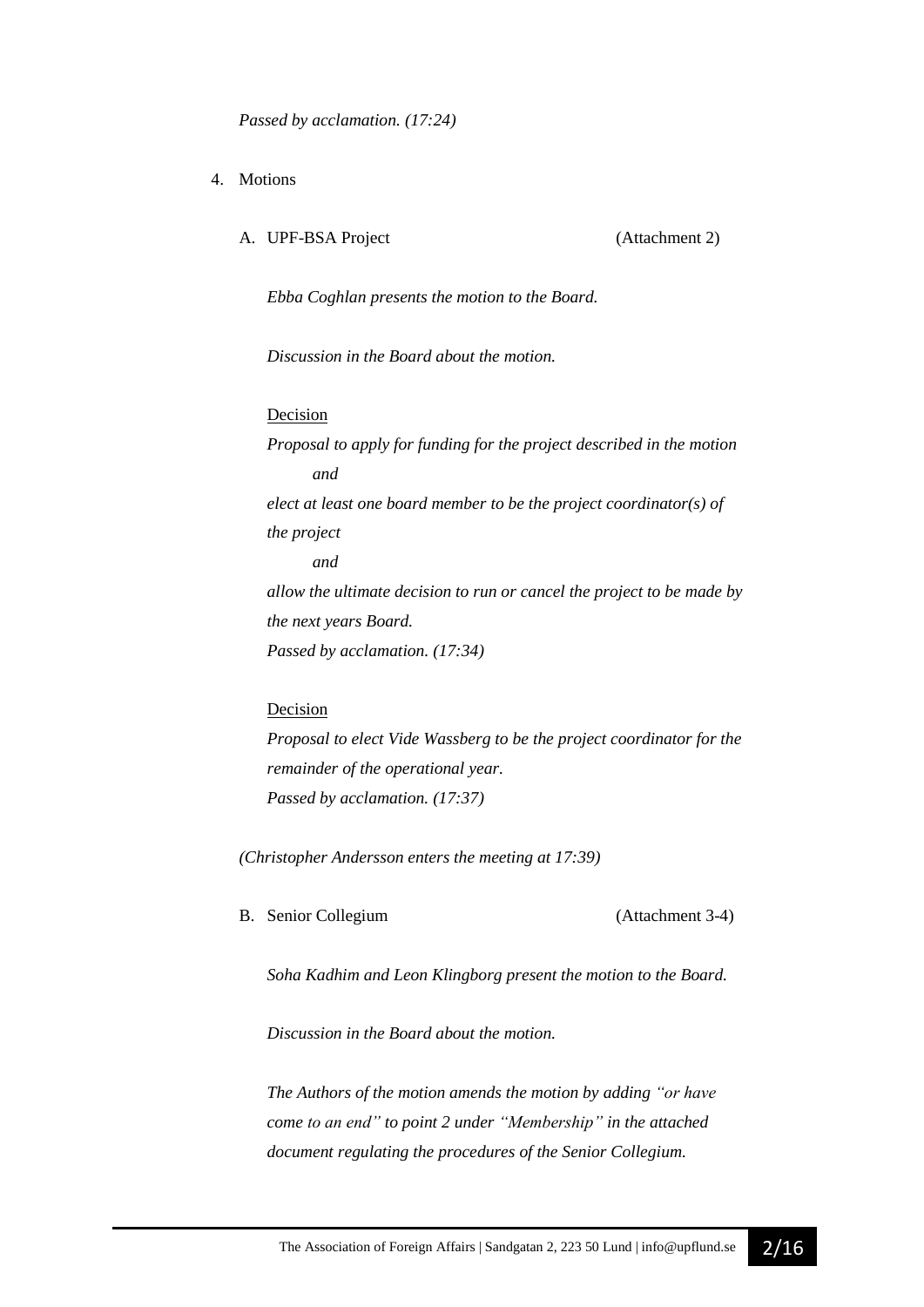#### Decision

*Proposal to adopt the attached document regulating the procedures of the Senior Collegium. Passed by acclamation.* 

#### *(Break at 17:56)*

*(Chair Ebba Coghland declares the meeting open at 18:07) (Leon Klingborg leaves the meeting at 18:07) (Chair Ebba Coghlan leaves the meeting due to illness and Vice President James Davies takes over as Chair of the meeting at 18:09)*

#### 5. Presidium reporting

#### President

- The presidents are trying to sort out the room for the annual election meeting. If they cannot get Craafordsalen they might have to look at somewhere else. Suggested other venues are Room 111 at Geocentrum, the Centre for East and South-East Asian Studies and Palaestra.
- Tobias and Ebba are finished with their grant reporting

#### **Secretary**

- *Secretary Leon Klingborg is not present.*

#### UFS Representative

- Documents for the annual election meeting are now available.
- James, Tove and Soha have written a motion to the UFS annual election meeting.

#### Treasurer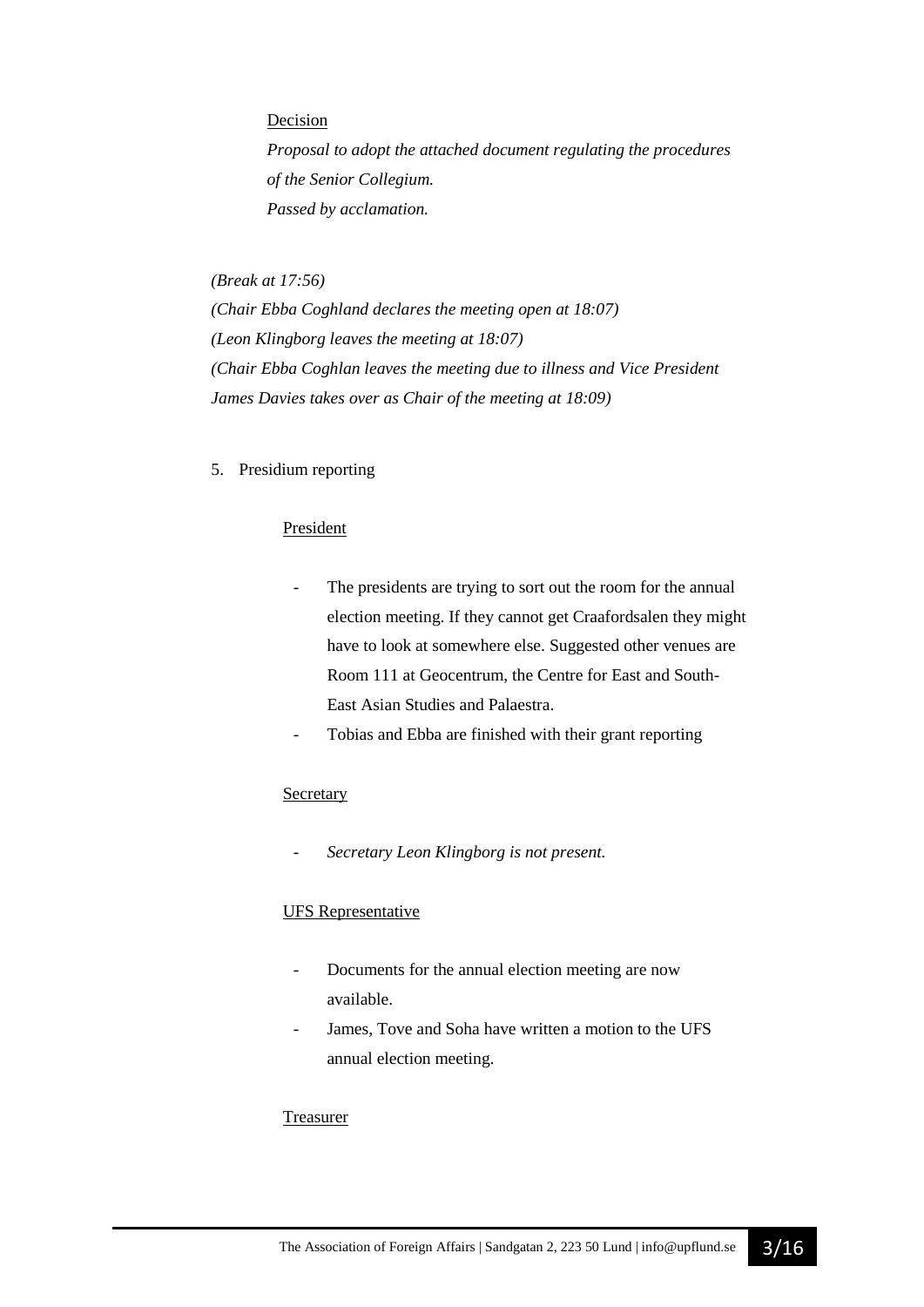- The accounting for Folke Bernadotte has been done and everything is fine.
- The budget is looking well. UPF will go slightly over budget but we have received more money than planned as well.

#### Head of IT

- It is now possible to sign up through the website, but there are issues with CoachHippo with regards to the registry.
- 6. Committee reporting

#### Lecture Committee

- Carl Gustaf Fernlund is coming to UPF Lund on the 3rd of May.
- Dilma is not coming due to the political situation in Brazil but they are willing to discuss coming during the fall.
- There are discussions on equal representation for either the lecture committee or the whole organisation.
- Karin Olofsdotter is coming on the same day as Margot Wallström will be visiting Studentafton.
- The last lecture will be about Cyber Warfare.

#### Radio Committee

- The Committee had a live show last week with their first live guest. The radio show was about the Israel-Palestine conflict.
- The Belarus podcast will come up shortly.

#### Career Committee

- The Career Committee is going to Stockholm at the beginning of next week.
- Paul Denig will be having a workshop via Skype on 21 May.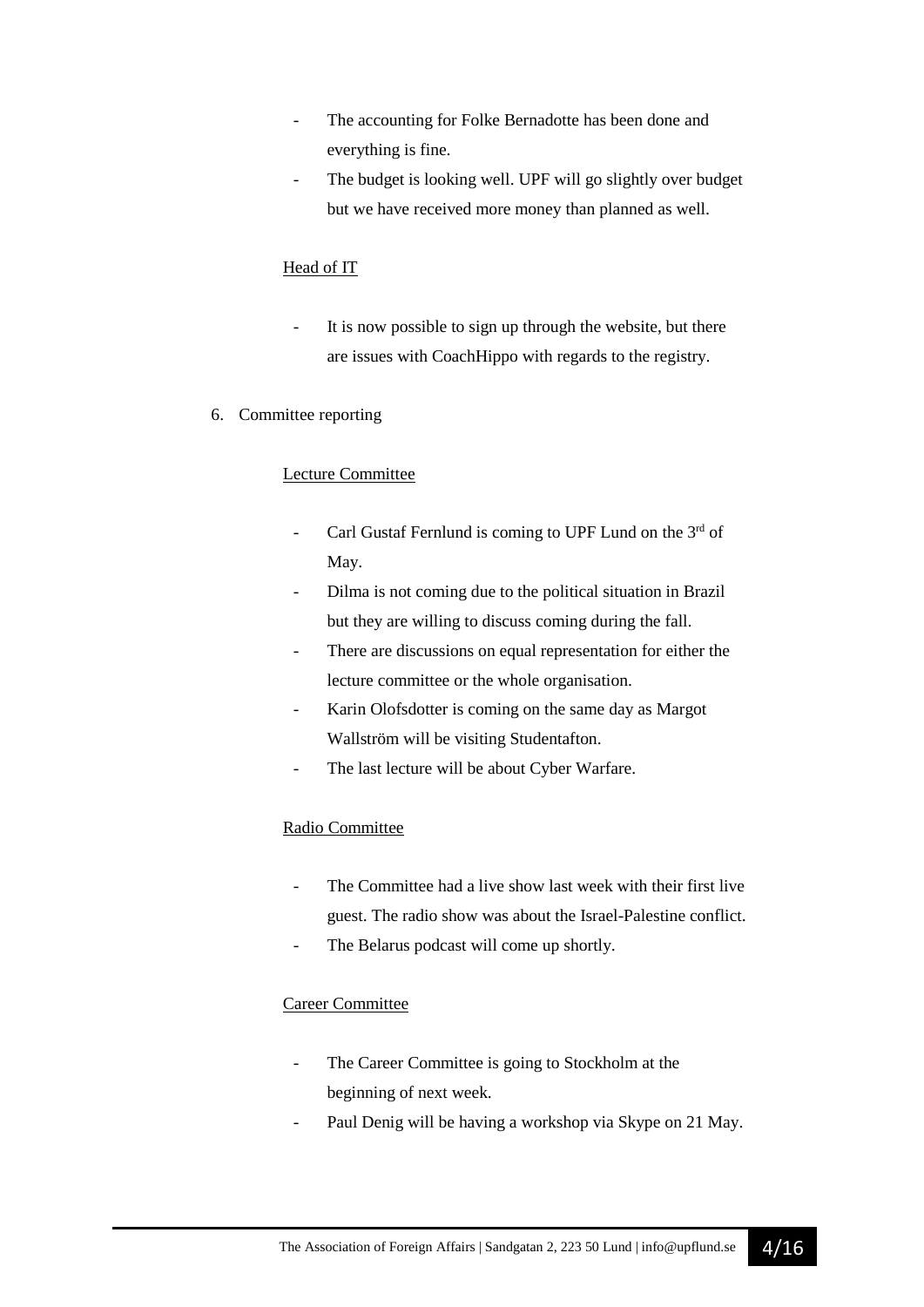#### Webzine Committee

- The Webzine Committee is having a Belarus theme week next week.
- There is also an interview with the Palestinian Ambassador to Sweden coming out soon.

#### Magazine Committee

- The Magazine Committee has published their last issue, which is about War and Peace in the Middle East and is coming out next week.
- The Committee had a seminar on writing about the Middle East, which was well received.

#### PR Committee

- Active member Erik Hertz has spoken to the company handling the hoodies for UPF. There is a large queue for the shirts but hopefully it will be done before the summer.
- The film will not be finished before the ball.
- The committee is working on a photo album with all the events from the year.

#### Activity Committee

- The UPF Annual Ball is happening on 5 May and everything is prepared, but some people have forgotten to inform about sold tickets.
- The mingle for the ball will be upstairs on the  $2<sup>nd</sup>$  floor and you need to pay for the wardrobe.
- The brännboll and barbeque will be an internal event on 13 May but everyone is welcome to come.
- Active members who only bought tickets for the after party need to contact Soha personally for bracelets.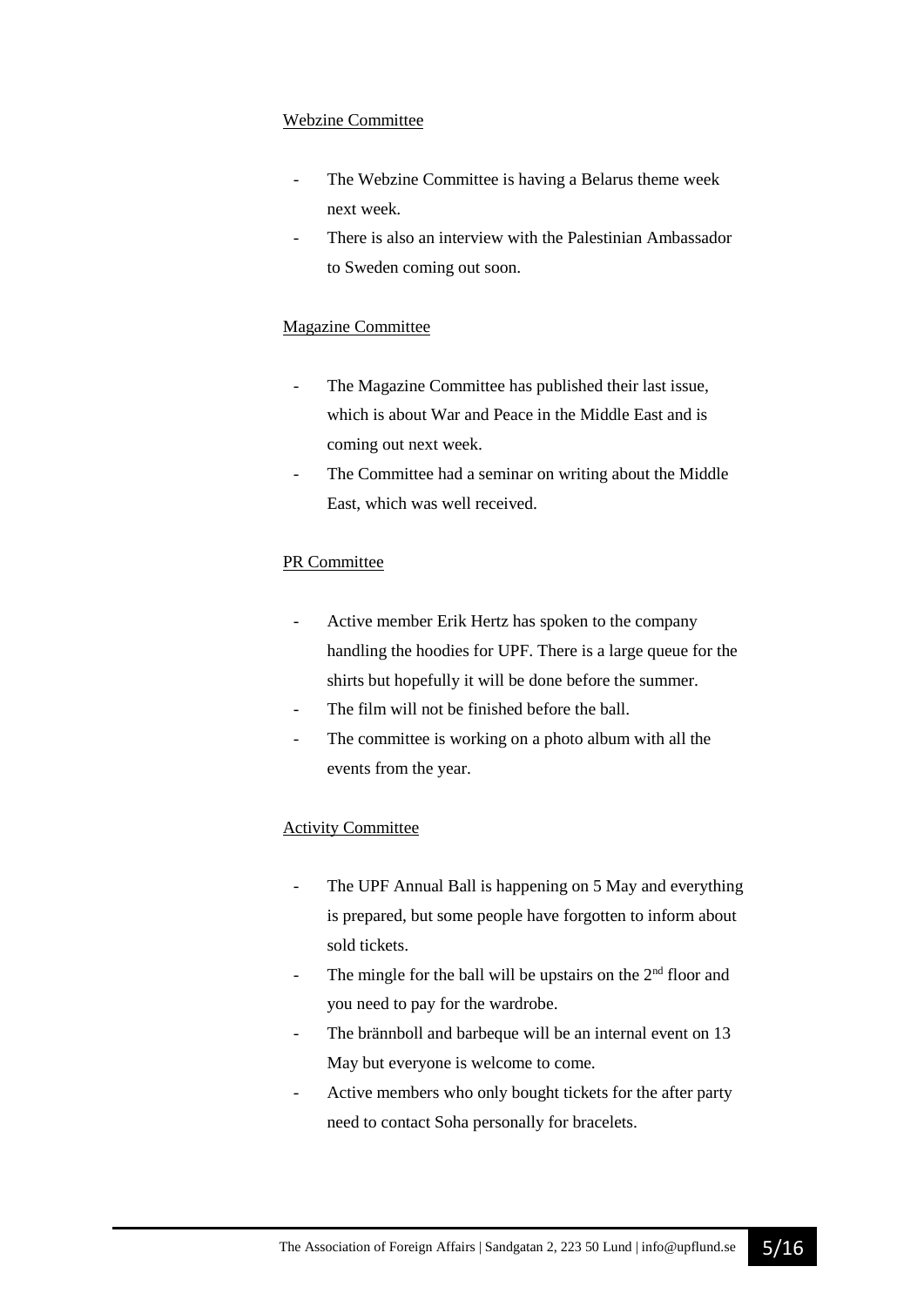#### Travel Committee

- The Travel Committee will have a kick out next week.
- 7. Sexual Harassment Policy Contact Person

*Discussion in the Board about potential Contact Persons.*

Relevant info

**Decision** 

*Proposal to make Micaela Carhed and Glenn Lio Contact Persons in accordance with the Sexual Harassment Policy. Passed by acclamation. (18:52)*

*(Meeting paused at 18:53) (Chair Ebba Coghlan declares the meeting opened at 19:04)*

8. GDPR (Attachment 2)

*James Davies and Julia Bergström presents the UFS GDPR Guidelines to the Board.*

The policy from UFS should be included in the handover documents. It was suggested that parts of the policy will be included in the Crisis and Risk Mitigation Policy.

#### 9. Other points

a) Kick-out(s)

The kick out group informs the board regarding the kick outs. Board members need to inform the kick out group by 10 May about if they are coming to the kick out in Sösdala or not. Those board members who do not know their schedule can let the kick out group know on 17 May.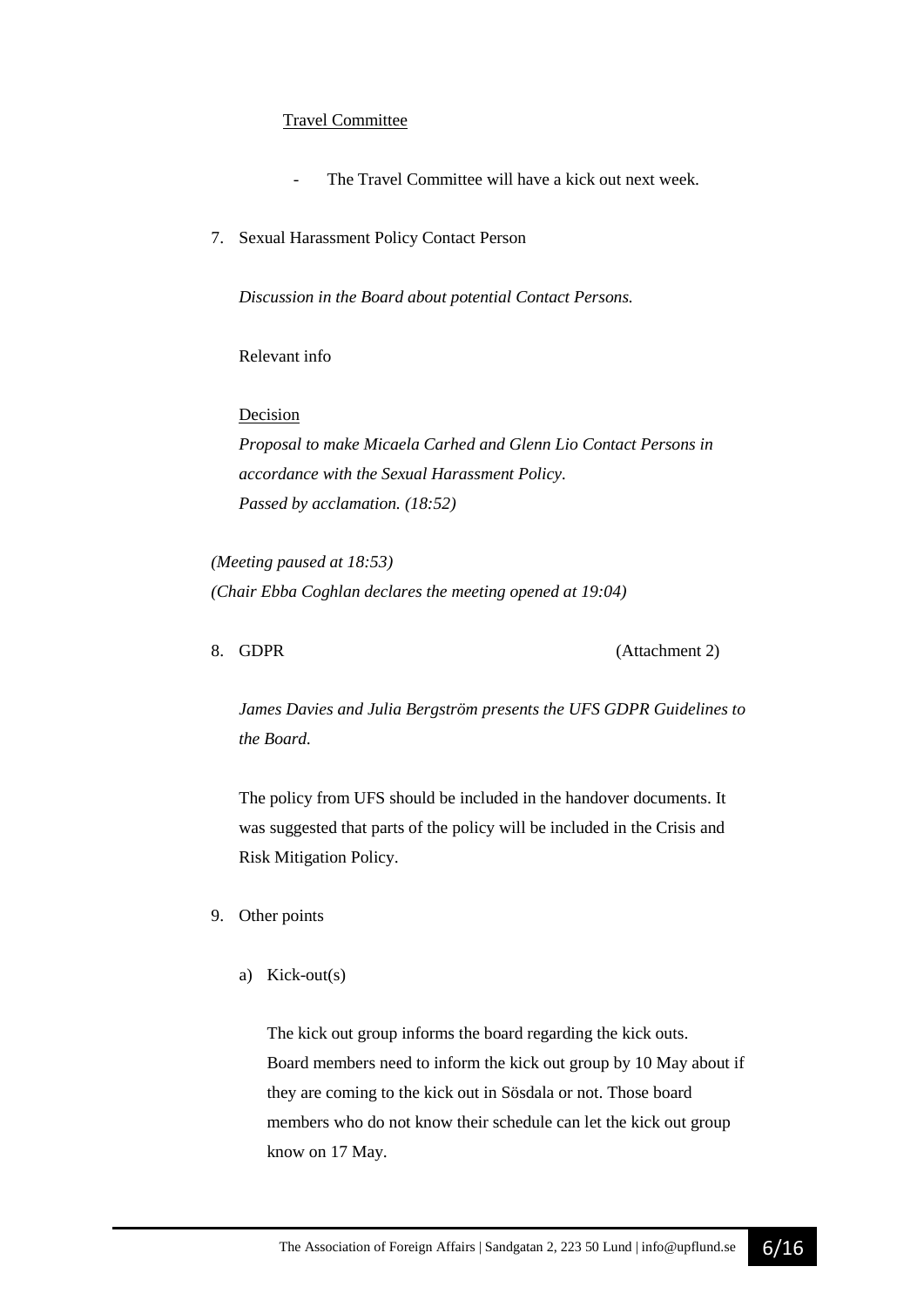b) Handovers

Ideally, the handover documents need to be done by the end of May. The Handovers must be done before the current board members leave Lund.

c) Handover Board Meeting

The Handover Board Meeting will be on 30 May.

d) Annual Election Meeting – vote counters and attesters

The presidents are looking for vote counters and attesters, one from within the board and one from outside the board for the sake of transparency.

*Board Member Joseph Aivalikli volunteers as attester and vote counter. Board Member Ellen Boije ag Gennäs Erre suggests Andrew Niwagaba as the other attester and vote counter.* 

e) Annual Report

The annual report needs to be done before 1 July and the board's input needs to be finished by 30 May.

10. Confirmation of next board meeting

*President Ebba Coghlan informs the Board that the next Board Meeting will be held in May the 30th, time to be confirmed.* 

11. Meeting adjourned

*Chair James Davies declares the meeting adjourned at 19:26.*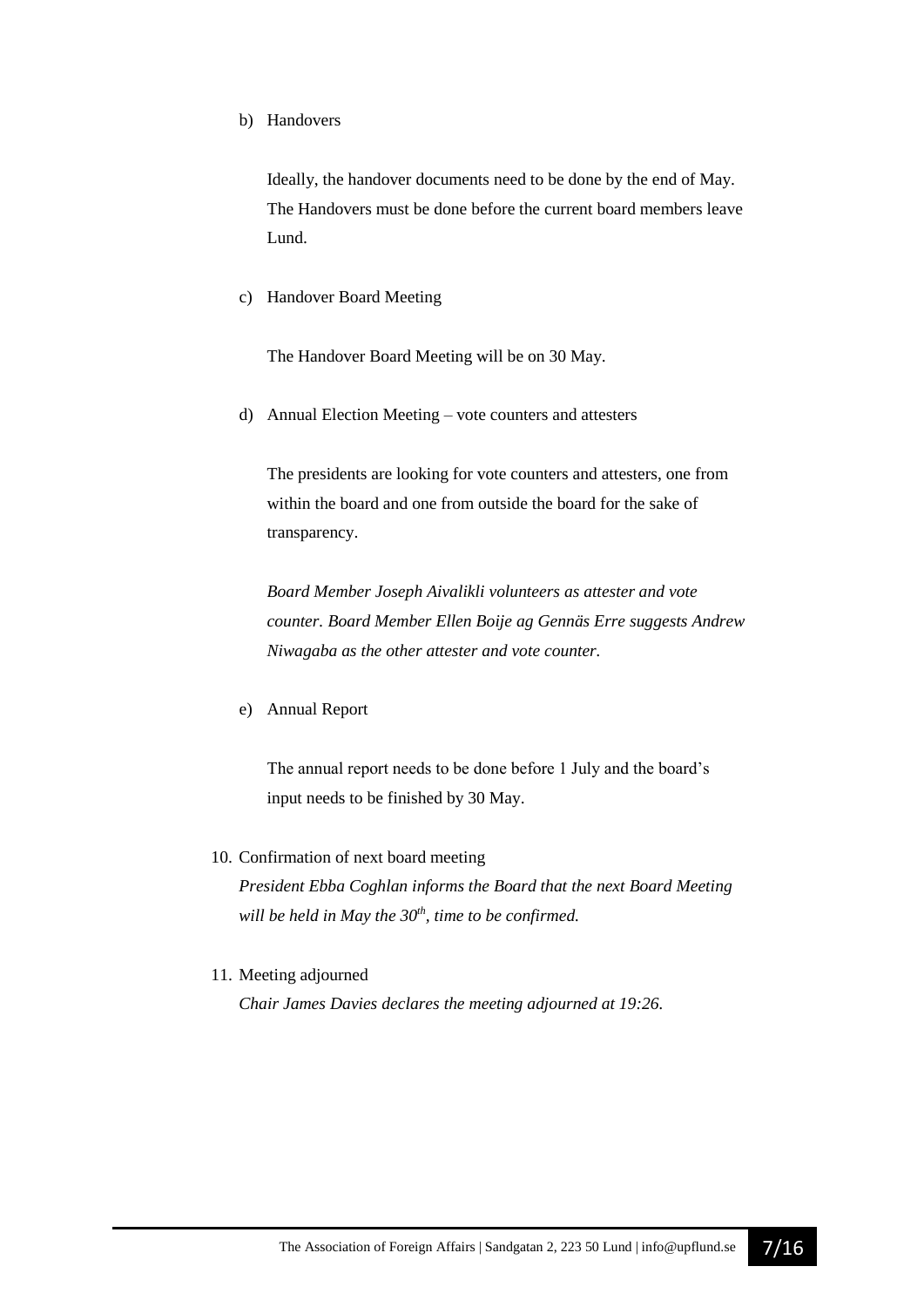Julia Bergström, Secretary Ebba Coghlan, President

*\_\_\_\_\_\_\_\_\_\_\_\_\_\_\_\_\_\_\_\_\_\_\_\_\_ \_\_\_\_\_\_\_\_\_\_\_\_\_\_\_\_\_\_\_\_\_\_\_\_\_* 

\_\_\_\_\_\_\_\_\_\_\_\_\_\_\_\_\_\_\_\_\_\_\_\_\_ \_\_\_\_\_\_\_\_\_\_\_\_\_\_\_\_\_\_\_\_\_\_\_\_\_

Jonatan Pupp, Attester Soha Kadhim, Attester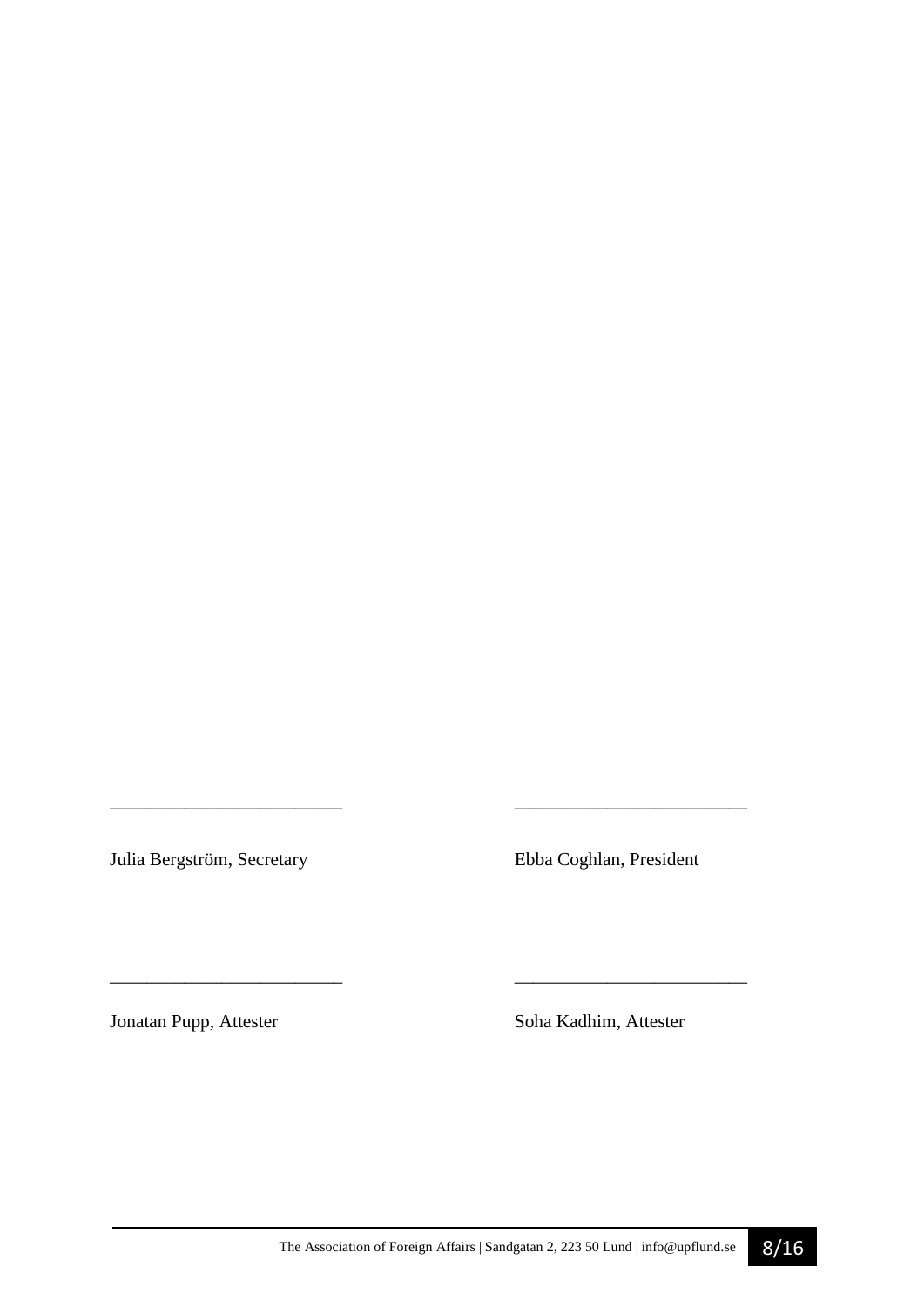Attachment 1



LUND • EST. 1935

# **Board Meeting**

2018-05-02, 17:00 – 20:30 Venue: Eden Room 222A

- 1. Opening of the meeting
- 2. Election of chair, secretary, attesters and vote counters of the meeting
- 3. Approval of the agenda
- 4. Presidium reporting
- 5. Committee reporting
- 6. Sexual Harassment Policy Contact Persons
- 7. GDPR
- 8. Motions
	- 1. UPF-BSA Project
	- 2. Senior Collegium
- 9. Other points
	- 1. Kick-out(s)
	- 2. Handovers
	- 3. Handover Board Meeting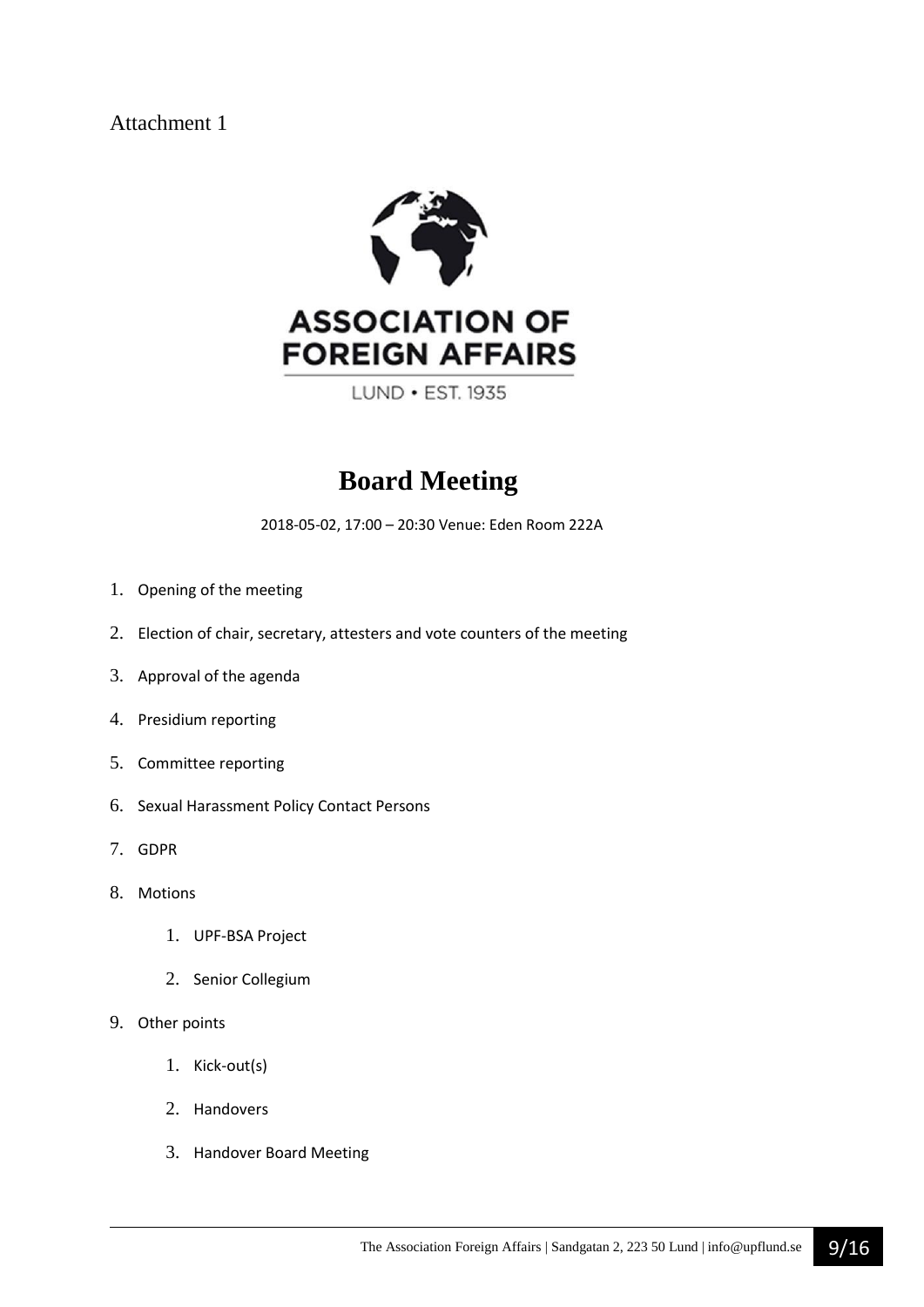- 4. Annual Election Meeting vote counters and attesters
- 5. Annual Report

#### 10. Confirmation of next board meeting

11. Meeting adjourned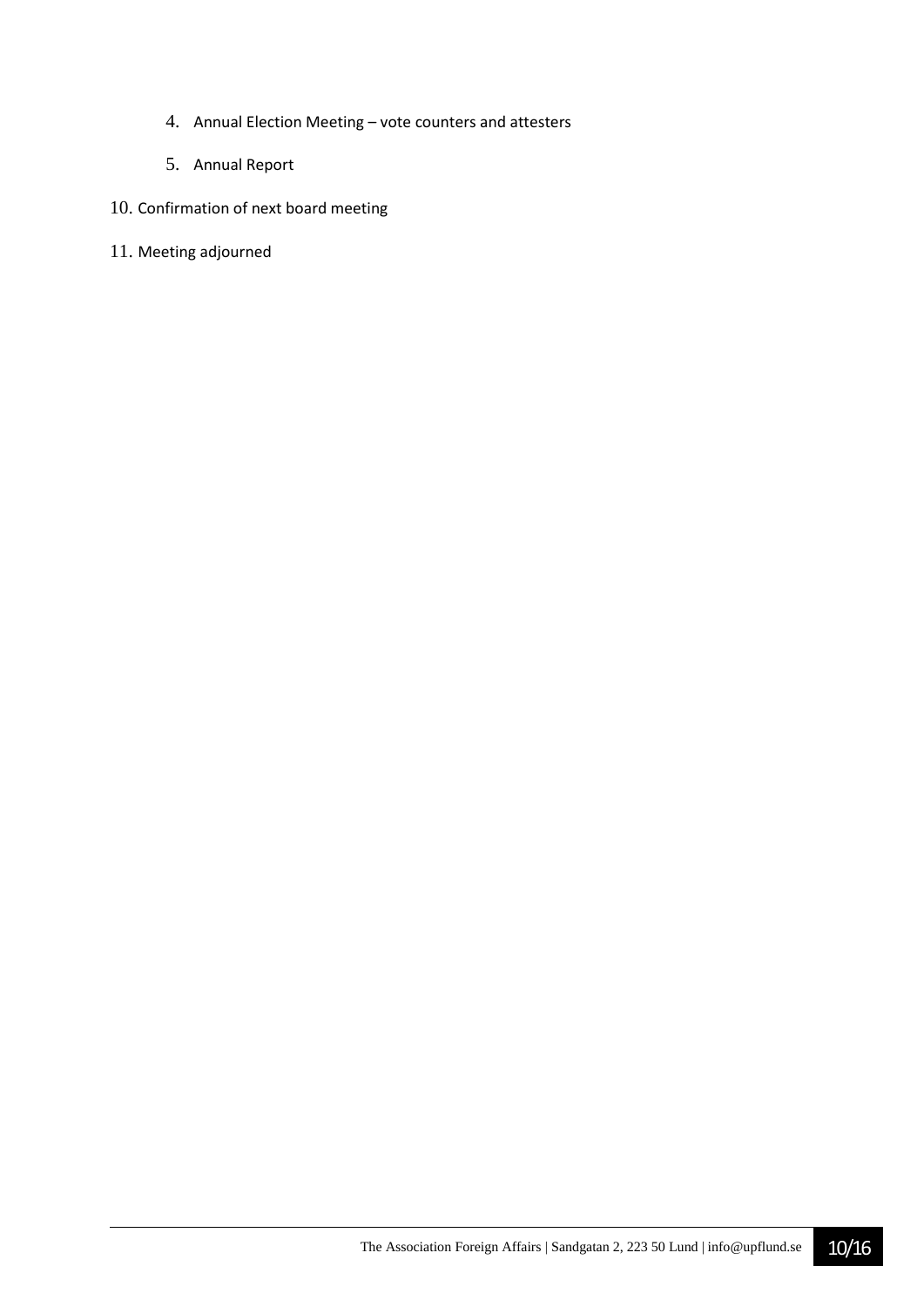## Attachment 2



#### *Background.*

During the spring semester of 2018, UPF Lund, with the financial support of Forum Syd, organized an exchange with the Centre for Swedish Studies in Minsk, Belarus. The UPF Lund Board of 17/18 formed a project group which took on the task of choosing participants who got the opportunity to go on the exchange. The chosen students from UPF also helped organize the 5 days that were spent in Lund. In Minsk, UPF met with different activists, associations and organizations that worked for the promotion of human rights and the consolidation of democracy locally. One of the organisations, UPF Lund got in contact with was the Belarusian Student Association (BSA) in Minsk. The exchange project did not only advance the students' understanding of Belarusian society and political climate, but also opened doors for future cooperation. It became evident that such cooperation is needed in order to make sustainable change and strengthen the effects of the exchange project. **BSA reached out to a UPF representative and suggested a future cooperation between the two associations. A continuation of the exchange project was suggested between students active within BSA and UPF Lund within the scope of a Journalist School**. BSA have been an active part of promoting democratic and civil rights in Belarus and follows similar values as UPF Lund.

In order to turn this suggestion into reality, UPFshould apply for the Seed Funding from the Swedish Institute under the Creative Force grant. The Creative Force grants funds for international projects that aim to strengthen human rights, freedom of expression, and democracy. These projects must specifically work in an innovative way through media or the arts as a means to build capacity in the target countries and bring about change.

#### **Purpose**

The preliminary framework for the UPF-BSA Journalism School, which would take place from midSeptember to no later than mid-November, contains in its current state:

- a project which would focus on the various ways media operates within the respective countries political environments, ways to bring about/facilitate democracy, and civil and human rights.
- An exchange for one working week (5 days) in respective country, focusing on media's role in the spread and strengthening of human rights, freedom of expression, and democracy.
- a journalist school for those who are engaged in UPF/BSA student media or want to work within the field in the future will occur. Through workshops, study visits, seminars,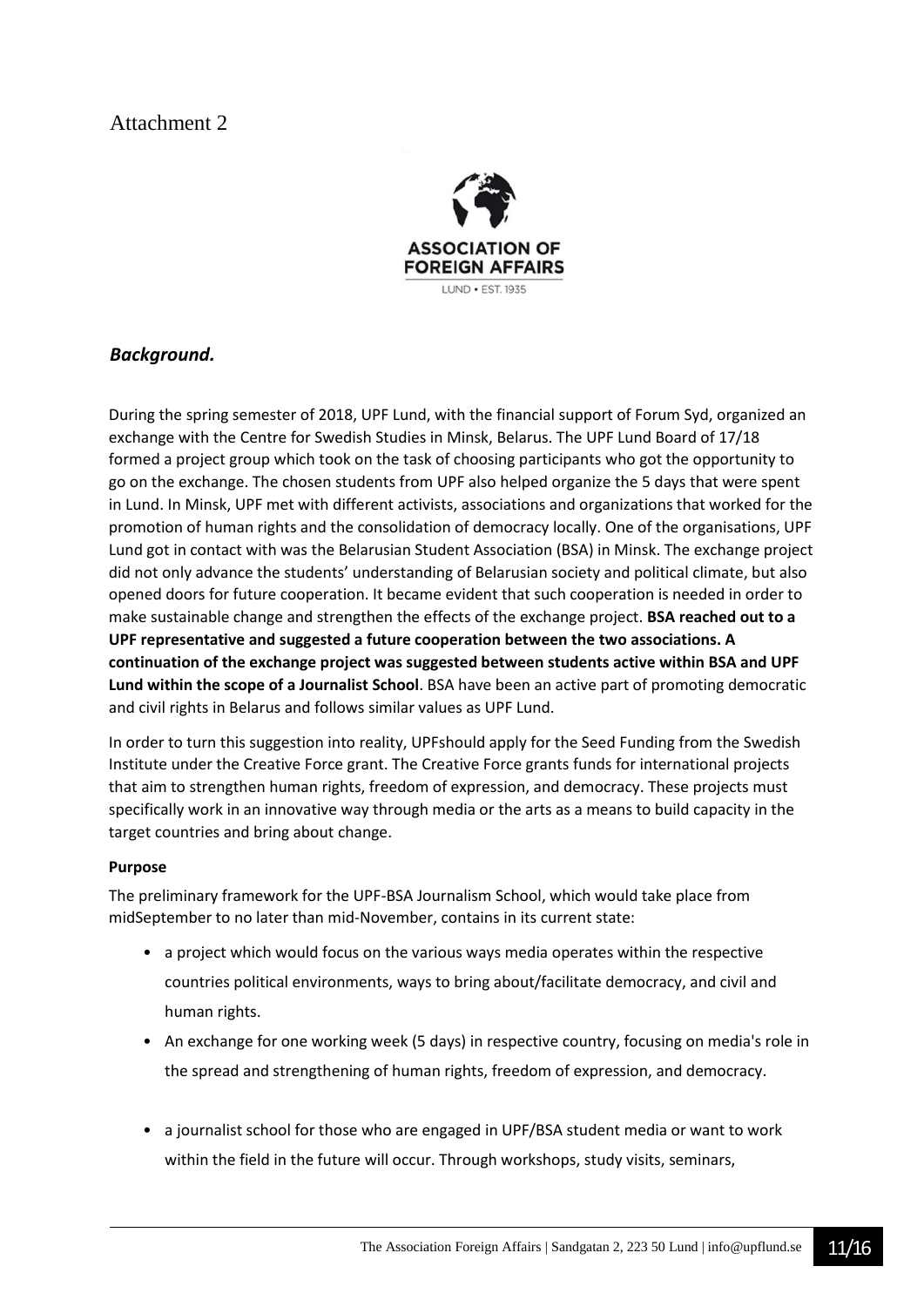masterclasses etc. emphasis is put at developing skills, experience, the exchange of ideas and/or experiences and facilitating dialogue and social bonds to be continued after the end of the project.

• tasks for every participant relating to media-content on youths role in promoting democracy and participation.

This is a way for UPF to not only continue to expand internationally under reasonable terms but also to go from discussion and dialogue, to action and change!

#### **Proposal**

*I propose that the board decides to: apply for the funding for this project and elect at least one board member to be the project coordinator and allow the ultimate decision to run or cancel the project to be made by the next years board.*

#### **Vide Wassberg**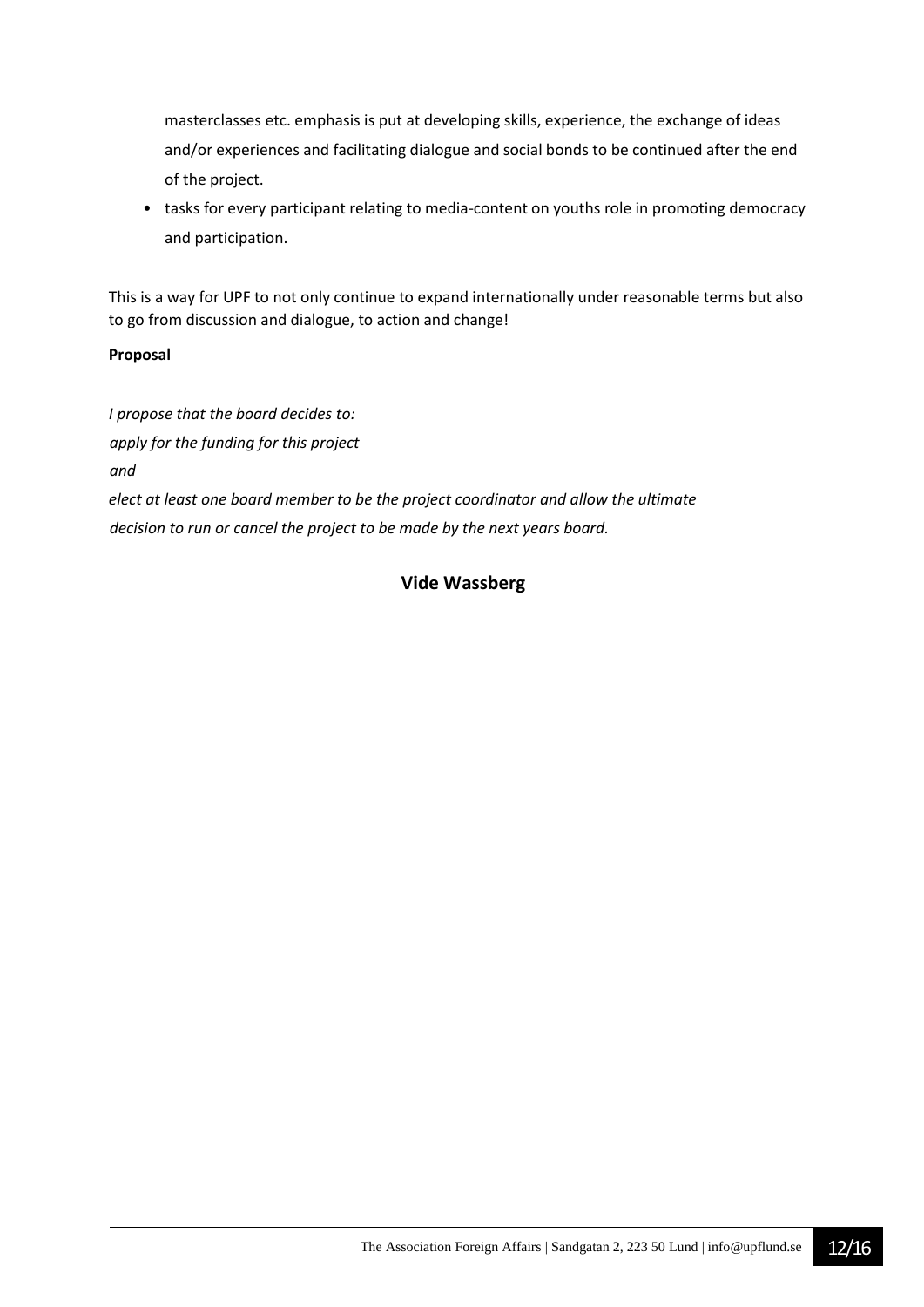

### **Motion About Adopting a Document Regulating the Procedures of the**

### **Senior Collegium**

#### **Background**

The restarting of the Senior Collegium as the Alumni Network of UPF was made the project of the Board of 17/18. This has resulted in the establishing of a list of UPF alumni interested in being a part of the network and in the alumni event which is to be held on the 26th of May.

#### **Purpose**

To secure the continuation of the Senior Collegium as the Alumni Network of UPF we believe that it is appropriate to establish the managing procedures of the Senior Collegium in a document adopted by the Board.

#### **Proposal**

Therefore *we propose that the Board to decides to adopt the attached document regulating the procedures of the Senior Collegium.*

#### **Soha Kadhim, Leon Klingbor and Tove Jörgensen**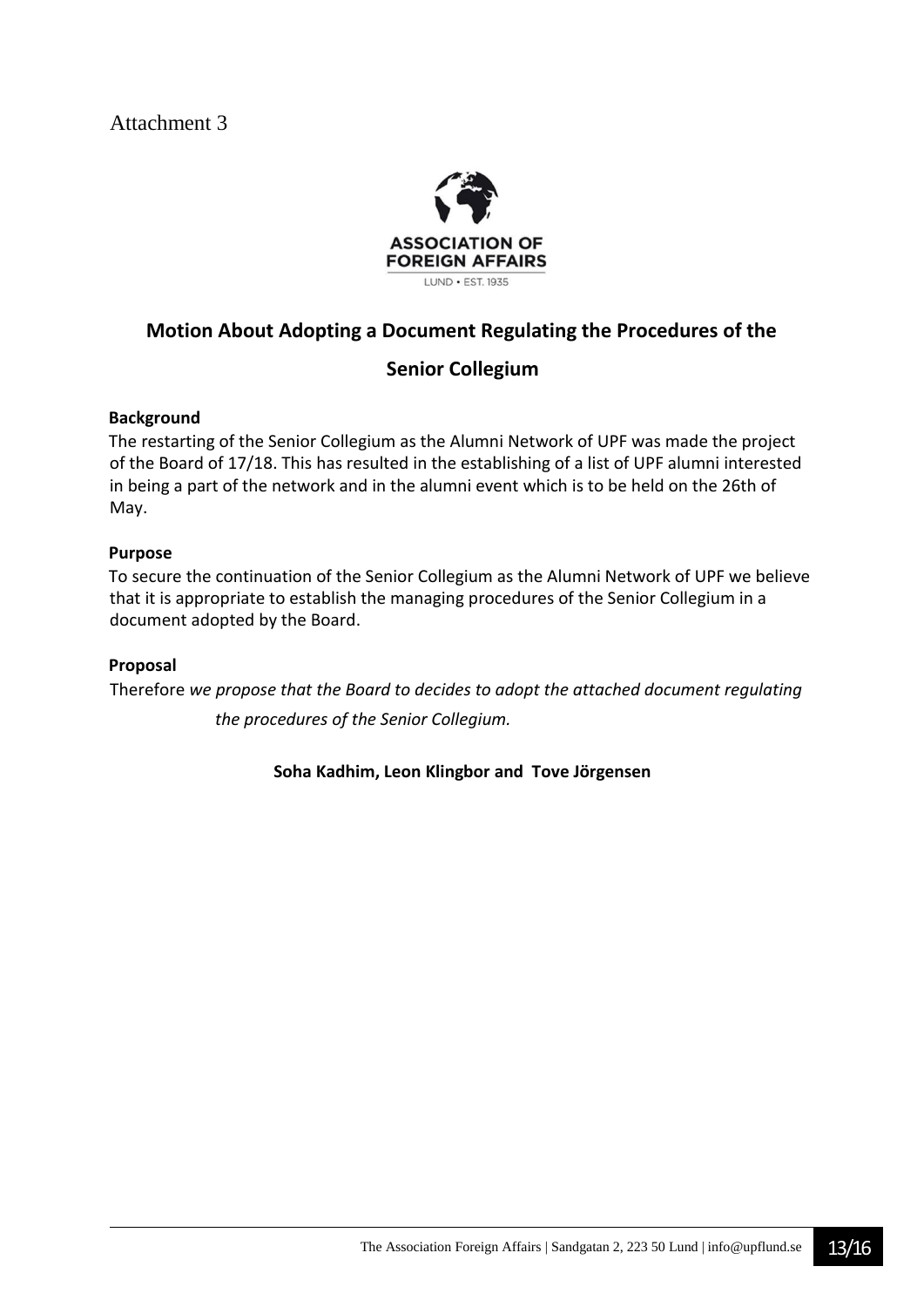Attachment 4



# **ASSOCIATION OF FOREIGN AFFAIRS**

# **LUND EST. 1935**

# **Senior Collegium**

*UPF aspires to be an organization that continues to grow and an important part of that is fostering a community where board members, previous board members as well as distinguished members can share knowledge, memories, experiences and much more. This document aims to support such a community within UPF by establishing guidelines for the Senior Collegium as the Alumni Network of UPF.* 

#### **Purpose**

The Association of Foreign Affairs is an association which always aim to grow and become better. A part of making our association grow, is to have an established Alumni Network where former- and current board members as well as distinguished members can easily get in touch with each other for various reasons, such as easy access to future lecturers, mentors or even interviewees once the alumnis have established themselves professionally. For this to be possible a common platform needs to be created. This platform will in return be a platform for networking within and beyond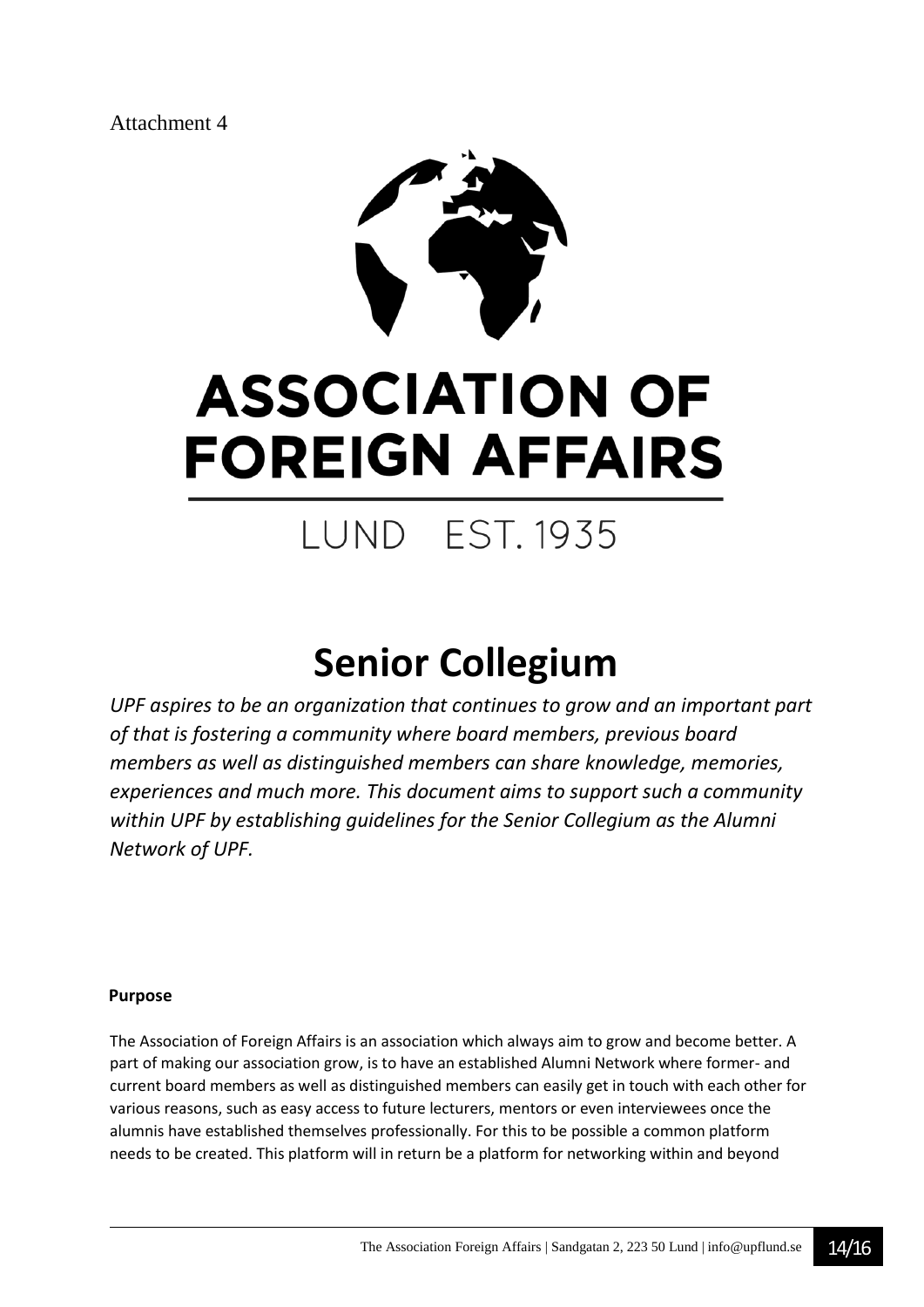boards, but also give the opportunity for Board Members to stay in touch with each other, as well as the association, after their time in Lund.

#### **Vision**

The Senior Collegium is planned to be open for previous board members, honorary members, and previous active members who have been nominated by a member of the Senior Collegium after showing a particular commitment to the association.

For the Senior Collegium to develop it will most likely be necessary give the Senior Collegium a post in UPF Lunds budget. This indicates that each Board should take the Senior Collegium into consideration while planning the upcoming operational years budget. If the board decides to allocate an amount to the Senior Collegium, then this post will be based on what the current board decides is a reasonable amount.

The idea with the post is to make room for events which are arranged for Alumni of UPF. For example, in case an Alumni of the Senior Collegium arranges an event open for other Alumni of UPF, they should be able to apply for money to cover some expenses for such an event.

#### **Procedures**

To accomplish the continuation of the Senior Collegium, we believe it is necessary to provide guidelines, standard protocols and procedures for UPFs future Boards.

In order to continue the establishment of the Senior Collegium, a Managing Group needs to be created by the start of each operational year. The Managing Group should consist of at least two members from The Board of which one should be the Secretary. A suggestion is to first ask the Heads of Career if either of them have the possibility and interest to take on the second place in the Managing Group. The Managing Group should every year outline the visions for the Senior Collegium, the extent of which should be based on the motivation of the involved Board Members.

The Managing Group should, if possible, work with and continue to develop the following points:

- 1. Work on expanding the member registry by looking up previous board members through different types of social media channels, e.g. LinkedIn, Facebook. Or through the papers we have in the office in the binder ''Senior Collegium''
- 2. Consider having an event directed towards the members of the Senior Collegium sometime during the year.
- 3. Write and send out a newsletter to the members of the Senior Collegium at least once a year, preferably in the beginning of the operational year. The newsletter should contain information about the new Board, their visions for the year and for the Senior Collegium and planned events, as well as other relevant information.
- 4. Continue the work on developing the guidelines.
- 5. Manage the member registry of the Senior Collegium.
- 6. Conduct a thorough handover document to the next years board to facilitate continuity in the association.

If the Senior Collegium needs more help planning the events, a suggestion is to open up the possibility of helping out to active members.